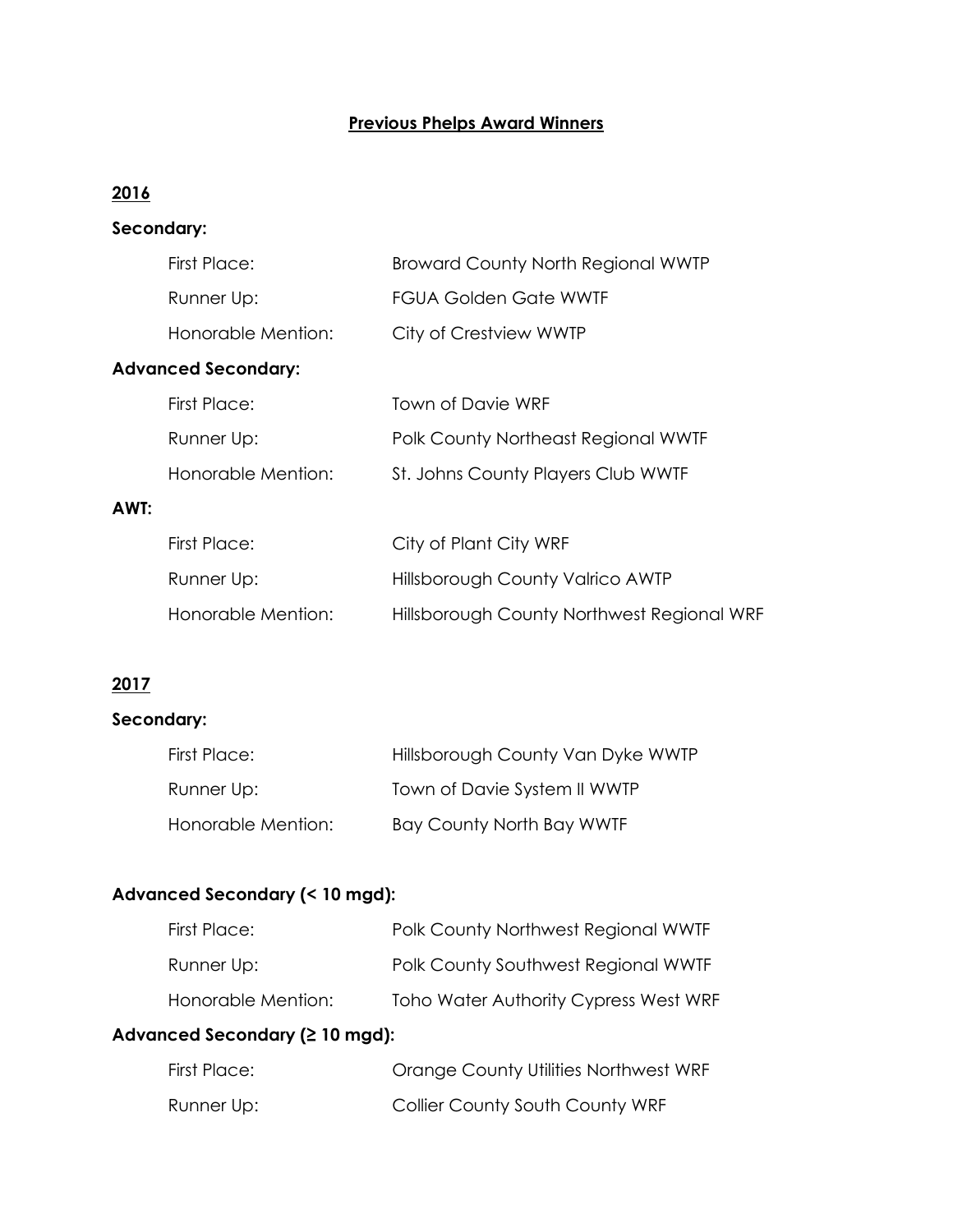#### **AWT:**

| First Place:       | City of Plant City WRF           |
|--------------------|----------------------------------|
| Runner Up:         | Hillsborough County Valrico AWTP |
| Honorable Mention: | Bay County Military Point AWTF   |

#### **2018**

#### **Secondary (≤ 5 mgd):**

| First place:            | Polk County Utilities Sun Ray WWTF        |  |
|-------------------------|-------------------------------------------|--|
| Runner Up:              | Polk County Utilities Combeewood WWTF     |  |
| Honorable Mention:      | <b>Polk County Utilities Waverly WWTF</b> |  |
| Secondary ( $> 5$ mgd): |                                           |  |
| First Place:            | <b>JEA Buckman WWTF</b>                   |  |
| Runner Up:              | Palm Beach County Western Region WWTF     |  |

#### **Advanced Secondary (< 3 mgd):**

| First Place:       | Toho Water Authority Poinciana WWTF No. 3 (Walnut<br>WRF) |
|--------------------|-----------------------------------------------------------|
| Runner Up:         | Babcock Ranch WRF                                         |
| Honorable Mention: | Hillsborough County Van Dyke WWTP                         |

#### **Advanced Secondary (3 to 5 mgd):**

| First Place:       | City of Bonita Springs East WRF       |
|--------------------|---------------------------------------|
| Runner Up:         | Toho Water Authority Cypress West WRF |
| Honorable Mention: | City of Tavares Woodlea WRF           |

#### **Advanced Secondary (>5 to 10 mgd):**

| First Place: | JEA District II WRF     |
|--------------|-------------------------|
| Runner Up:   | City of North Port WWTF |